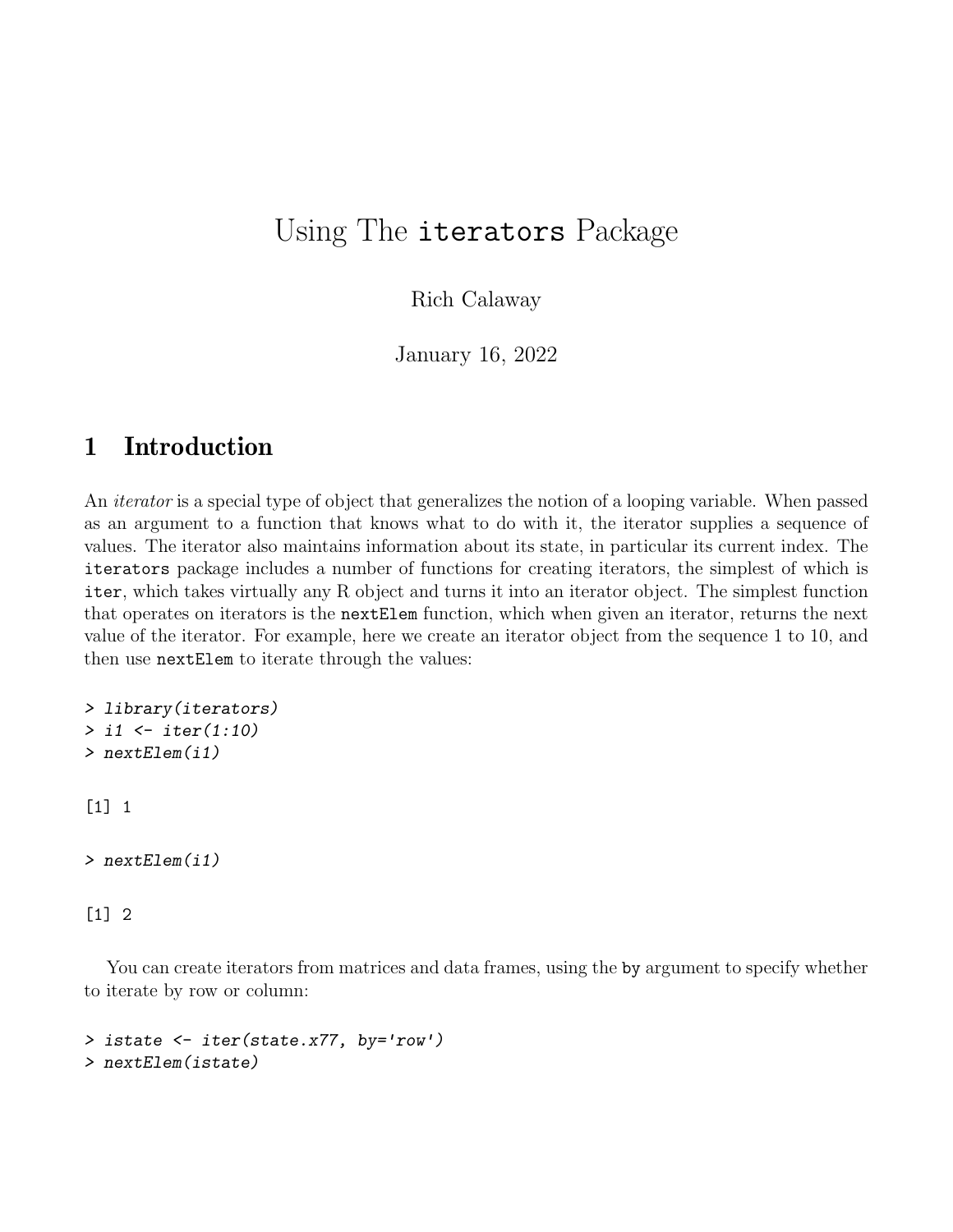Population Income Illiteracy Life Exp Murder HS Grad Frost Area Alabama 3615 3624 2.1 69.05 15.1 41.3 20 50708 > nextElem(istate) Population Income Illiteracy Life Exp Murder HS Grad Frost Area Alaska 365 6315 1.5 69.31 11.3 66.7 152 566432

Iterators can also be created from functions, in which case the iterator can be an endless source of values:

> ifun <- iter(function() sample(0:9, 4, replace=TRUE)) > nextElem(ifun)

[1] 4 3 8 6

> nextElem(ifun)

[1] 8 9 7 7

For practical applications, iterators can be paired with foreach to obtain parallel results quite easily:

```
> library(foreach)
```
foreach: simple, scalable parallel programming from Revolution Analytics Use Revolution R for scalability, fault tolerance and more. http://www.revolutionanalytics.com

```
> x \leftarrow matrix(rnorm(1e+06), ncol = 10000)> itx \le iter(x, by = "row")
> foreach(i = itx, .combine = c) %dopar% mean(i)
```

```
[1] -0.0069652059 0.0161112989 0.0080068074 -0.0120020610 0.0017168149
[6] 0.0139835943 -0.0078172106 -0.0024762273 -0.0031558268 -0.0072662893
[11] -0.0055142639 0.0015717907 -0.0100842965 -0.0123601527 0.0136420084
[16] -0.0242922105 -0.0126416949 -0.0052951152 0.0216329326 -0.0262476648
[21] 0.0041937609 0.0121253368 -0.0110165729 0.0044267635 0.0080241894
[26] 0.0042995539 -0.0102826632 0.0051185628 -0.0013970812 -0.0172380786
```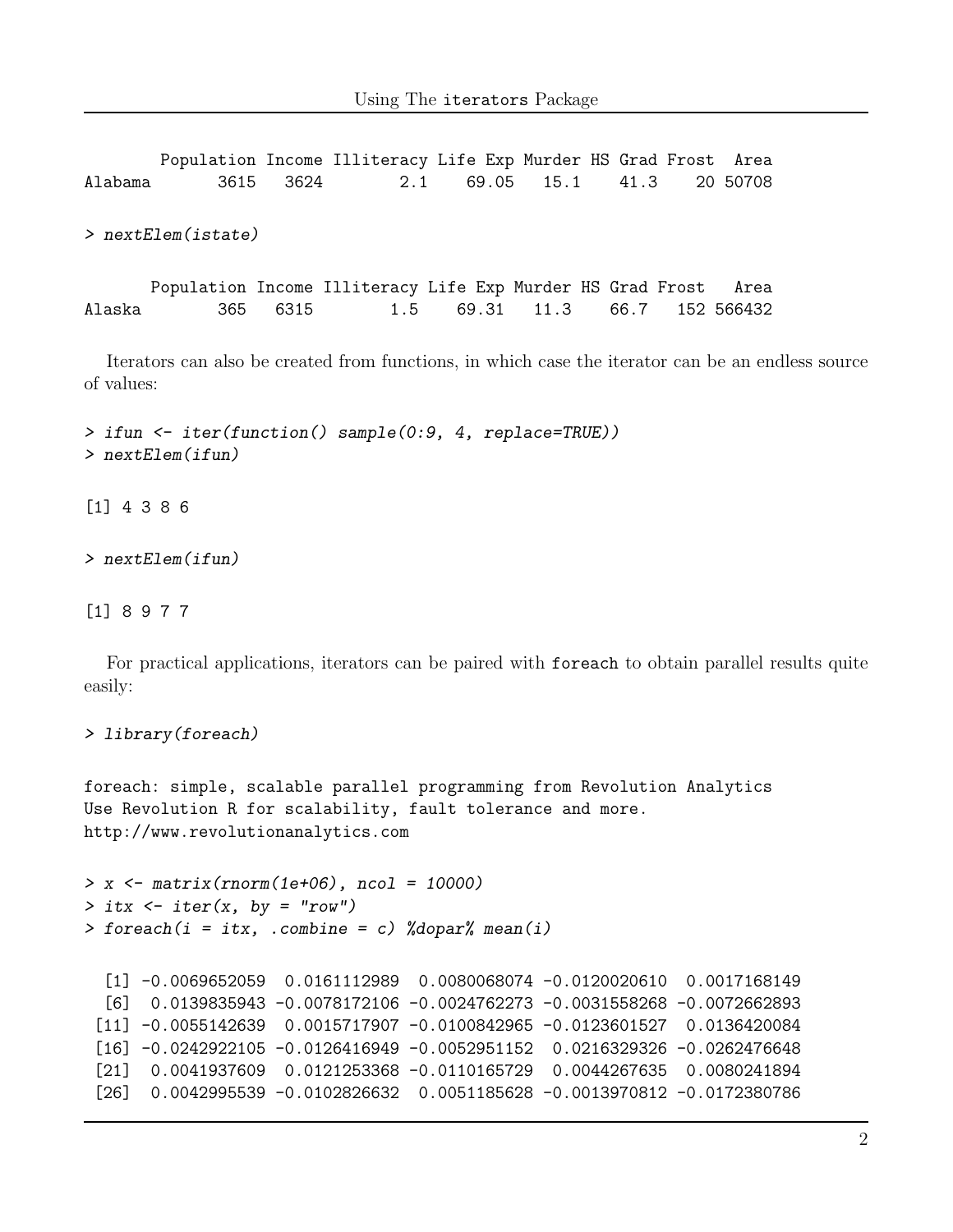| $[31]$       | 0.0096079613    | 0.0046837729                   | $-0.0080726970$ |                                              | $0.0083781727 -0.0234620163$  |
|--------------|-----------------|--------------------------------|-----------------|----------------------------------------------|-------------------------------|
| [36]         | $-0.0099883966$ | 0.0026883628                   | 0.0029367320    | 0.0205825899                                 | 0.0035303940                  |
| $[41]$       | 0.0204990426    | $-0.0010804987$                | $-0.0033665481$ | $-0.0127492019 - 0.0147443195$               |                               |
| $[46]$       | 0.0027046346    | 0.0016449793                   |                 | $0.0155575490 -0.0003488394 -0.0079238019$   |                               |
| 1511         |                 | $0.0086390030 -0.0039033309$   |                 | $0.0168593825 -0.0067189572 -0.0009925288$   |                               |
| [56]         |                 | $-0.0162907048 - 0.0059171838$ | 0.0093806072    |                                              | $0.0100886929 - 0.0111677408$ |
| [61]         |                 | 0.0021754963 -0.0056770907     |                 | $0.0081200698 - 0.0029828717 - 0.0163704350$ |                               |
| [66]         |                 | $0.0057266267 - 0.0017156156$  |                 | $0.0214172738 - 0.0141379874 - 0.0126593342$ |                               |
| $[71]$       | 0.0087124575    | 0.0040231519                   | 0.0038515673    | 0.0066066908                                 | 0.0023586046                  |
| 1761         |                 | $-0.0044167901 - 0.0090543553$ | 0.0010806096    | 0.0102288061                                 | 0.0039881702                  |
| [81]         |                 | $-0.0054549319 - 0.0127997275$ |                 | $-0.0031697122 - 0.0016100996$               | $-0.0143468118$               |
| [86]         |                 | $0.0035904125 -0.0059399479$   |                 | $0.0085565480 -0.0159064868$                 | 0.0054120554                  |
| <u> 1911</u> | $-0.0084420572$ | 0.0194448129                   |                 | $-0.0103192553 - 0.0062924628$               | 0.0215069258                  |
| [96]         | 0.0015749065    | 0.0109657488                   |                 | 0.0152237842 -0.0057181022                   | 0.0035530715                  |

## 2 Some Special Iterators

The notion of an iterator is new to R, but should be familiar to users of languages such as Python. The iterators package includes a number of special functions that generate iterators for some common scenarios. For example, the irnorm function creates an iterator for which each value is drawn from a specified random normal distribution:

```
> library(iterators)
> itrn <- irnorm(10)
> nextElem(itrn)
 [1] 1.674270235 0.006717347 0.498024218 -0.075201538 -1.292718480
 [6] -1.222374316 2.152976791 -0.067293668 -0.300861921 -0.410451137
> nextElem(itrn)
 [1] 1.30820241 1.31483944 1.35874472 -1.76713320 1.37676515 -1.48627013
 [7] 1.32807836 1.85137340 0.02946489 -0.39687072
```
Similarly, the irunif, irbinom, and irpois functions create iterators which drawn their values from uniform, binomial, and Poisson distributions, respectively.

We can then use these functions just as we used **irnorm**:

```
> itru <- irunif(10)
> nextElem(itru)
```